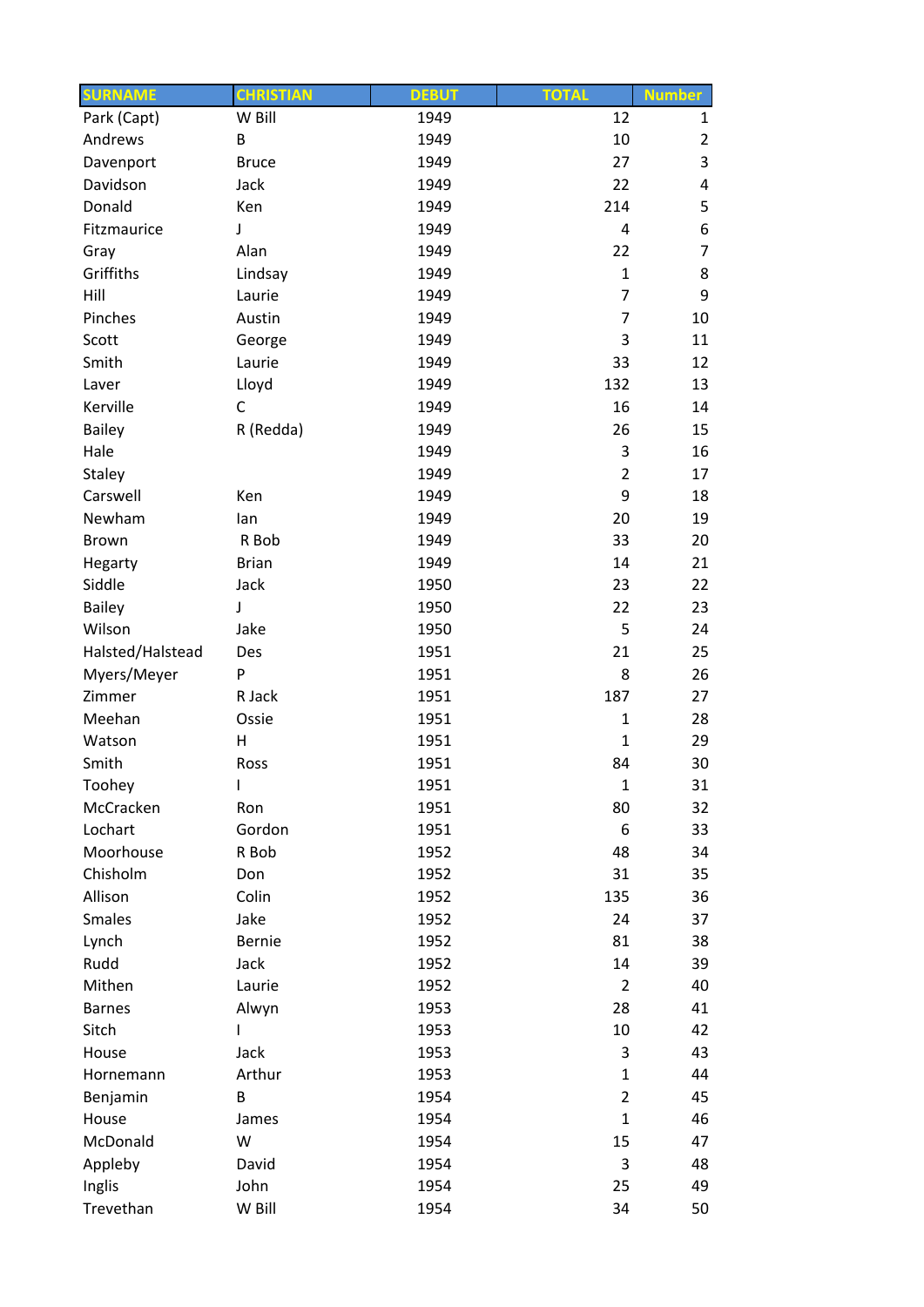| <b>SURNAME</b> | <b>CHRISTIAN</b> | <b>DEBUT</b> | <b>TOTAL</b>   | <b>Number</b> |
|----------------|------------------|--------------|----------------|---------------|
| Carey          | W                | 1954         | 4              | 51            |
| Robertson      | John             | 1954         | $\mathbf 1$    | 52            |
| Ring           | Doug             | 1955         | 13             | 53            |
| McDermott      | R Bob            | 1954         | 6              | 54            |
| Hannon         | R                | 1955         | $\overline{4}$ | 55            |
| Hoare          | Jack             | 1956         | 13             | 56            |
| Mau            | Barry            | 1956         | 8              | 57            |
| McDermott      | Jim              | 1956         | 5              | 58            |
| Armstrong      | lan              | 1956         | $\overline{7}$ | 59            |
| Fisher         | Adrian           | 1956         | $\overline{2}$ | 60            |
| <b>Beattie</b> | Bill             | 1957         | 18             | 61            |
| Craig          | Vern             | 1957         | 10             | 62            |
| Maddocks       | <b>Dick</b>      | 1957         | 41             | 63            |
| Wilcox         | Graeme           | 1957         | 162            | 64            |
| Campbell       | <b>Bruce</b>     | 1957         | 13             | 65            |
| James          | Greg             | 1957         | 45             | 66            |
| Doble          | Alan             | 1957         | 174            | 67            |
| Jack           | <b>Bruce</b>     | 1957         | 18             | 68            |
| Harper         | Peter (snr)      | 1958         | 13             | 69            |
| Stuckey        | John             | 1958         | $\overline{7}$ | 70            |
| Smith          | Ray              | 1959         | $\overline{2}$ | 71            |
| Fraser         | Graham           | 1959         | 9              | 72            |
| Plant          | Ted              | 1960         | 184            | 73            |
| Simpson        | Gary             | 1960         | 3              | 74            |
| Duggan         | Tony             | 1960         | 115            | 75            |
| Hedley         | Ron              | 1960         | 13             | 76            |
| Patterson      | Michael          | 1960         | 238            | 77            |
| Chapman        | Ross             | 1960         | 105            | 78            |
| Craig          | John             | 1961         | 323            | 79            |
| Davenport      | Don              | 1961         | 22             | 80            |
| Hyland         | Colin            | 1961         | 277            | 81            |
| Wormesley      | Fred             | 1961         | 17             | 82            |
| Watt           | W Bill           | 1961         | 6              | 83            |
| Sutherland     | J                | 1962         | 28             | 84            |
| Sullivan       | J                | 1962         | $\overline{4}$ | 85            |
| Sullivan       | Tim              | 1963         | $\overline{2}$ | 86            |
| Shaw           | Ken              | 1963         | 21             | 87            |
| Noble          | L                | 1963         | 3              | 88            |
| Pinches        | John             | 1963         | 22             | 89            |
|                |                  |              |                |               |
| Murray         | G                | 1963         | $\overline{2}$ | 90            |
| Kemp           | Geoff            | 1963         | 94             | 91            |
| Kemp           | Les              | 1964         | 5              | 92            |
| Matthews       | Doug             | 1964         | 33             | 93            |
| <b>Barrass</b> | Neil             | 1964         | $\mathbf{1}$   | 94            |
| Davenport      | John             | 1964         | $\mathbf{1}$   | 95            |
| Porter         | <b>Brian</b>     | 1965         | 14             | 96            |
| Taylor         |                  | 1965         | $\mathbf{1}$   | 97            |
| Macleod        | Jeff             | 1966         | 110            | 98            |
| Clarke         | David            | 1966         | 18             | 99            |
| Morris         | Phil             | 1966         | 5              | 100           |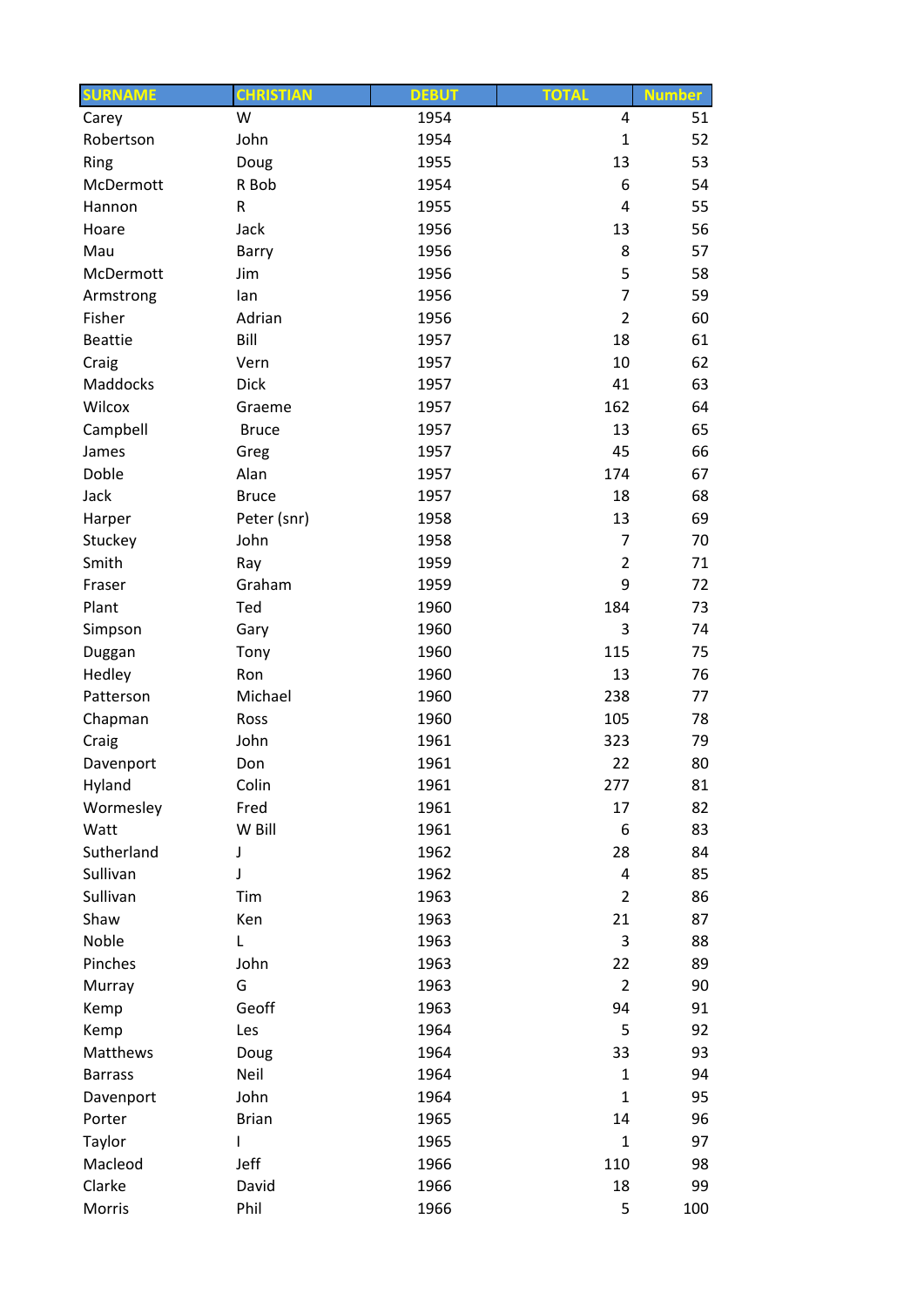| <b>Banks</b><br>$\overline{2}$<br>1966<br>101<br>lan<br>Ashley<br>David<br>1967<br>$\mathbf 1$<br>102<br>$\mathbf{1}$<br>103<br>Gardner<br>1967<br>Laurie<br>3<br>Clarke<br>104<br>Don<br>1967<br>57<br>105<br>1967<br>Zimmer<br>lan<br>31<br>1967<br>106<br>Moore<br>Dene<br>Jeffrey<br>$\overline{7}$<br>107<br>Peter<br>1968<br>5<br>Griffith<br>108<br>Neil<br>1969<br>$\overline{2}$<br>Michael<br>1969<br>109<br>Walmsley<br>87<br>Haddy<br>1969<br>110<br>Steve<br>$\overline{2}$<br>1970<br>111<br>Davenport<br>Ron<br>P<br>1969<br>4<br>112<br>Cozens<br>113<br>Glenn<br>1970<br>64<br>Zimmer<br>1970<br>$\overline{2}$<br>114<br>Dennis<br>Garry<br>25<br>McCarthur<br>1971<br>115<br>Ernie<br>78<br>Shields<br>1971<br>116<br>lan<br>Watson<br>1971<br>23<br>117<br>Doug<br>Robbie<br>Holmes<br>1972<br>$\mathbf 1$<br>118<br>$\overline{2}$<br>R<br>1972<br>119<br>Newman<br>John<br>33<br>1972<br>120<br>Morgan<br>Chisholm<br>111<br>121<br>Andrew<br>1972<br>Smith<br>1973<br>22<br>122<br>Steven<br>123<br>Dudley<br>1973<br>$\mathbf{1}$<br>lan<br>Clark<br>122<br>124<br>Trevor<br>1973<br><b>Vick</b><br>3<br>1973<br>125<br>Α<br>Gillespie<br>16<br>126<br>Robert<br>1974<br>Chisholm<br>62<br>1975<br>127<br>Rod<br>11<br>128<br>Carracher<br>Mark<br>1975<br>Saunders<br>61<br>129<br><b>Bruce</b><br>1975<br>31<br>Stephen<br>1975<br>130<br>Scorgie<br>Michael<br>Moss<br>1976<br>48<br>131<br>Ambler<br>Stephen<br>1976<br>9<br>132<br>$\mathbf{1}$<br>Robertson<br>David<br>1976<br>133<br>G<br>10<br>134<br>Mehegan<br>1977<br>Phillips<br>David<br>11<br>135<br>1977<br>Somerville<br>3<br>136<br>R Bob<br>1978<br>Colin<br>9<br>1978<br><b>Bett</b><br>137<br>Michael<br>$\mathbf{1}$<br>Pederson<br>1978<br>138<br>Neil<br>11<br>Cathie<br>139<br>1978<br>Michael<br>1978<br>32<br>140<br>Oaten<br>22<br>Norm<br>1978<br>141<br>Ray<br>Hughes<br>$\mathbf{1}$<br>B<br>1978<br>142<br>Geoff<br>$\mathbf{1}$<br>Cowen<br>1978<br>143<br>$\mathbf{1}$<br>Harold<br>144<br>Laver<br>1978<br>Phil<br>Ditchfield<br>1979<br>42<br>145<br>50<br>Rawnsley<br>Graham<br>1979<br>146<br>Hodgkiss<br>R<br>1979<br>4<br>147<br>Michael<br>Davis<br>1980<br>6<br>148<br>Neale<br>$\overline{2}$<br>Gus<br>1980<br>149 | <b>SURNAME</b> | <b>CHRISTIAN</b> | <b>DEBUT</b> | <b>TOTAL</b> | <b>Number</b> |
|----------------------------------------------------------------------------------------------------------------------------------------------------------------------------------------------------------------------------------------------------------------------------------------------------------------------------------------------------------------------------------------------------------------------------------------------------------------------------------------------------------------------------------------------------------------------------------------------------------------------------------------------------------------------------------------------------------------------------------------------------------------------------------------------------------------------------------------------------------------------------------------------------------------------------------------------------------------------------------------------------------------------------------------------------------------------------------------------------------------------------------------------------------------------------------------------------------------------------------------------------------------------------------------------------------------------------------------------------------------------------------------------------------------------------------------------------------------------------------------------------------------------------------------------------------------------------------------------------------------------------------------------------------------------------------------------------------------------------------------------------------------------------------------------------------------------------------------------------------------------------------------------------------------------------------------------------------------------------------------------------------------------------------------------------------------------------------------------------------------------------------------------------------------------------------------------------------------------------------------|----------------|------------------|--------------|--------------|---------------|
|                                                                                                                                                                                                                                                                                                                                                                                                                                                                                                                                                                                                                                                                                                                                                                                                                                                                                                                                                                                                                                                                                                                                                                                                                                                                                                                                                                                                                                                                                                                                                                                                                                                                                                                                                                                                                                                                                                                                                                                                                                                                                                                                                                                                                                        |                |                  |              |              |               |
|                                                                                                                                                                                                                                                                                                                                                                                                                                                                                                                                                                                                                                                                                                                                                                                                                                                                                                                                                                                                                                                                                                                                                                                                                                                                                                                                                                                                                                                                                                                                                                                                                                                                                                                                                                                                                                                                                                                                                                                                                                                                                                                                                                                                                                        |                |                  |              |              |               |
|                                                                                                                                                                                                                                                                                                                                                                                                                                                                                                                                                                                                                                                                                                                                                                                                                                                                                                                                                                                                                                                                                                                                                                                                                                                                                                                                                                                                                                                                                                                                                                                                                                                                                                                                                                                                                                                                                                                                                                                                                                                                                                                                                                                                                                        |                |                  |              |              |               |
|                                                                                                                                                                                                                                                                                                                                                                                                                                                                                                                                                                                                                                                                                                                                                                                                                                                                                                                                                                                                                                                                                                                                                                                                                                                                                                                                                                                                                                                                                                                                                                                                                                                                                                                                                                                                                                                                                                                                                                                                                                                                                                                                                                                                                                        |                |                  |              |              |               |
|                                                                                                                                                                                                                                                                                                                                                                                                                                                                                                                                                                                                                                                                                                                                                                                                                                                                                                                                                                                                                                                                                                                                                                                                                                                                                                                                                                                                                                                                                                                                                                                                                                                                                                                                                                                                                                                                                                                                                                                                                                                                                                                                                                                                                                        |                |                  |              |              |               |
|                                                                                                                                                                                                                                                                                                                                                                                                                                                                                                                                                                                                                                                                                                                                                                                                                                                                                                                                                                                                                                                                                                                                                                                                                                                                                                                                                                                                                                                                                                                                                                                                                                                                                                                                                                                                                                                                                                                                                                                                                                                                                                                                                                                                                                        |                |                  |              |              |               |
|                                                                                                                                                                                                                                                                                                                                                                                                                                                                                                                                                                                                                                                                                                                                                                                                                                                                                                                                                                                                                                                                                                                                                                                                                                                                                                                                                                                                                                                                                                                                                                                                                                                                                                                                                                                                                                                                                                                                                                                                                                                                                                                                                                                                                                        |                |                  |              |              |               |
|                                                                                                                                                                                                                                                                                                                                                                                                                                                                                                                                                                                                                                                                                                                                                                                                                                                                                                                                                                                                                                                                                                                                                                                                                                                                                                                                                                                                                                                                                                                                                                                                                                                                                                                                                                                                                                                                                                                                                                                                                                                                                                                                                                                                                                        |                |                  |              |              |               |
|                                                                                                                                                                                                                                                                                                                                                                                                                                                                                                                                                                                                                                                                                                                                                                                                                                                                                                                                                                                                                                                                                                                                                                                                                                                                                                                                                                                                                                                                                                                                                                                                                                                                                                                                                                                                                                                                                                                                                                                                                                                                                                                                                                                                                                        |                |                  |              |              |               |
|                                                                                                                                                                                                                                                                                                                                                                                                                                                                                                                                                                                                                                                                                                                                                                                                                                                                                                                                                                                                                                                                                                                                                                                                                                                                                                                                                                                                                                                                                                                                                                                                                                                                                                                                                                                                                                                                                                                                                                                                                                                                                                                                                                                                                                        |                |                  |              |              |               |
|                                                                                                                                                                                                                                                                                                                                                                                                                                                                                                                                                                                                                                                                                                                                                                                                                                                                                                                                                                                                                                                                                                                                                                                                                                                                                                                                                                                                                                                                                                                                                                                                                                                                                                                                                                                                                                                                                                                                                                                                                                                                                                                                                                                                                                        |                |                  |              |              |               |
|                                                                                                                                                                                                                                                                                                                                                                                                                                                                                                                                                                                                                                                                                                                                                                                                                                                                                                                                                                                                                                                                                                                                                                                                                                                                                                                                                                                                                                                                                                                                                                                                                                                                                                                                                                                                                                                                                                                                                                                                                                                                                                                                                                                                                                        |                |                  |              |              |               |
|                                                                                                                                                                                                                                                                                                                                                                                                                                                                                                                                                                                                                                                                                                                                                                                                                                                                                                                                                                                                                                                                                                                                                                                                                                                                                                                                                                                                                                                                                                                                                                                                                                                                                                                                                                                                                                                                                                                                                                                                                                                                                                                                                                                                                                        |                |                  |              |              |               |
|                                                                                                                                                                                                                                                                                                                                                                                                                                                                                                                                                                                                                                                                                                                                                                                                                                                                                                                                                                                                                                                                                                                                                                                                                                                                                                                                                                                                                                                                                                                                                                                                                                                                                                                                                                                                                                                                                                                                                                                                                                                                                                                                                                                                                                        |                |                  |              |              |               |
|                                                                                                                                                                                                                                                                                                                                                                                                                                                                                                                                                                                                                                                                                                                                                                                                                                                                                                                                                                                                                                                                                                                                                                                                                                                                                                                                                                                                                                                                                                                                                                                                                                                                                                                                                                                                                                                                                                                                                                                                                                                                                                                                                                                                                                        |                |                  |              |              |               |
|                                                                                                                                                                                                                                                                                                                                                                                                                                                                                                                                                                                                                                                                                                                                                                                                                                                                                                                                                                                                                                                                                                                                                                                                                                                                                                                                                                                                                                                                                                                                                                                                                                                                                                                                                                                                                                                                                                                                                                                                                                                                                                                                                                                                                                        |                |                  |              |              |               |
|                                                                                                                                                                                                                                                                                                                                                                                                                                                                                                                                                                                                                                                                                                                                                                                                                                                                                                                                                                                                                                                                                                                                                                                                                                                                                                                                                                                                                                                                                                                                                                                                                                                                                                                                                                                                                                                                                                                                                                                                                                                                                                                                                                                                                                        |                |                  |              |              |               |
|                                                                                                                                                                                                                                                                                                                                                                                                                                                                                                                                                                                                                                                                                                                                                                                                                                                                                                                                                                                                                                                                                                                                                                                                                                                                                                                                                                                                                                                                                                                                                                                                                                                                                                                                                                                                                                                                                                                                                                                                                                                                                                                                                                                                                                        |                |                  |              |              |               |
|                                                                                                                                                                                                                                                                                                                                                                                                                                                                                                                                                                                                                                                                                                                                                                                                                                                                                                                                                                                                                                                                                                                                                                                                                                                                                                                                                                                                                                                                                                                                                                                                                                                                                                                                                                                                                                                                                                                                                                                                                                                                                                                                                                                                                                        |                |                  |              |              |               |
|                                                                                                                                                                                                                                                                                                                                                                                                                                                                                                                                                                                                                                                                                                                                                                                                                                                                                                                                                                                                                                                                                                                                                                                                                                                                                                                                                                                                                                                                                                                                                                                                                                                                                                                                                                                                                                                                                                                                                                                                                                                                                                                                                                                                                                        |                |                  |              |              |               |
|                                                                                                                                                                                                                                                                                                                                                                                                                                                                                                                                                                                                                                                                                                                                                                                                                                                                                                                                                                                                                                                                                                                                                                                                                                                                                                                                                                                                                                                                                                                                                                                                                                                                                                                                                                                                                                                                                                                                                                                                                                                                                                                                                                                                                                        |                |                  |              |              |               |
|                                                                                                                                                                                                                                                                                                                                                                                                                                                                                                                                                                                                                                                                                                                                                                                                                                                                                                                                                                                                                                                                                                                                                                                                                                                                                                                                                                                                                                                                                                                                                                                                                                                                                                                                                                                                                                                                                                                                                                                                                                                                                                                                                                                                                                        |                |                  |              |              |               |
|                                                                                                                                                                                                                                                                                                                                                                                                                                                                                                                                                                                                                                                                                                                                                                                                                                                                                                                                                                                                                                                                                                                                                                                                                                                                                                                                                                                                                                                                                                                                                                                                                                                                                                                                                                                                                                                                                                                                                                                                                                                                                                                                                                                                                                        |                |                  |              |              |               |
|                                                                                                                                                                                                                                                                                                                                                                                                                                                                                                                                                                                                                                                                                                                                                                                                                                                                                                                                                                                                                                                                                                                                                                                                                                                                                                                                                                                                                                                                                                                                                                                                                                                                                                                                                                                                                                                                                                                                                                                                                                                                                                                                                                                                                                        |                |                  |              |              |               |
|                                                                                                                                                                                                                                                                                                                                                                                                                                                                                                                                                                                                                                                                                                                                                                                                                                                                                                                                                                                                                                                                                                                                                                                                                                                                                                                                                                                                                                                                                                                                                                                                                                                                                                                                                                                                                                                                                                                                                                                                                                                                                                                                                                                                                                        |                |                  |              |              |               |
|                                                                                                                                                                                                                                                                                                                                                                                                                                                                                                                                                                                                                                                                                                                                                                                                                                                                                                                                                                                                                                                                                                                                                                                                                                                                                                                                                                                                                                                                                                                                                                                                                                                                                                                                                                                                                                                                                                                                                                                                                                                                                                                                                                                                                                        |                |                  |              |              |               |
|                                                                                                                                                                                                                                                                                                                                                                                                                                                                                                                                                                                                                                                                                                                                                                                                                                                                                                                                                                                                                                                                                                                                                                                                                                                                                                                                                                                                                                                                                                                                                                                                                                                                                                                                                                                                                                                                                                                                                                                                                                                                                                                                                                                                                                        |                |                  |              |              |               |
|                                                                                                                                                                                                                                                                                                                                                                                                                                                                                                                                                                                                                                                                                                                                                                                                                                                                                                                                                                                                                                                                                                                                                                                                                                                                                                                                                                                                                                                                                                                                                                                                                                                                                                                                                                                                                                                                                                                                                                                                                                                                                                                                                                                                                                        |                |                  |              |              |               |
|                                                                                                                                                                                                                                                                                                                                                                                                                                                                                                                                                                                                                                                                                                                                                                                                                                                                                                                                                                                                                                                                                                                                                                                                                                                                                                                                                                                                                                                                                                                                                                                                                                                                                                                                                                                                                                                                                                                                                                                                                                                                                                                                                                                                                                        |                |                  |              |              |               |
|                                                                                                                                                                                                                                                                                                                                                                                                                                                                                                                                                                                                                                                                                                                                                                                                                                                                                                                                                                                                                                                                                                                                                                                                                                                                                                                                                                                                                                                                                                                                                                                                                                                                                                                                                                                                                                                                                                                                                                                                                                                                                                                                                                                                                                        |                |                  |              |              |               |
|                                                                                                                                                                                                                                                                                                                                                                                                                                                                                                                                                                                                                                                                                                                                                                                                                                                                                                                                                                                                                                                                                                                                                                                                                                                                                                                                                                                                                                                                                                                                                                                                                                                                                                                                                                                                                                                                                                                                                                                                                                                                                                                                                                                                                                        |                |                  |              |              |               |
|                                                                                                                                                                                                                                                                                                                                                                                                                                                                                                                                                                                                                                                                                                                                                                                                                                                                                                                                                                                                                                                                                                                                                                                                                                                                                                                                                                                                                                                                                                                                                                                                                                                                                                                                                                                                                                                                                                                                                                                                                                                                                                                                                                                                                                        |                |                  |              |              |               |
|                                                                                                                                                                                                                                                                                                                                                                                                                                                                                                                                                                                                                                                                                                                                                                                                                                                                                                                                                                                                                                                                                                                                                                                                                                                                                                                                                                                                                                                                                                                                                                                                                                                                                                                                                                                                                                                                                                                                                                                                                                                                                                                                                                                                                                        |                |                  |              |              |               |
|                                                                                                                                                                                                                                                                                                                                                                                                                                                                                                                                                                                                                                                                                                                                                                                                                                                                                                                                                                                                                                                                                                                                                                                                                                                                                                                                                                                                                                                                                                                                                                                                                                                                                                                                                                                                                                                                                                                                                                                                                                                                                                                                                                                                                                        |                |                  |              |              |               |
|                                                                                                                                                                                                                                                                                                                                                                                                                                                                                                                                                                                                                                                                                                                                                                                                                                                                                                                                                                                                                                                                                                                                                                                                                                                                                                                                                                                                                                                                                                                                                                                                                                                                                                                                                                                                                                                                                                                                                                                                                                                                                                                                                                                                                                        |                |                  |              |              |               |
|                                                                                                                                                                                                                                                                                                                                                                                                                                                                                                                                                                                                                                                                                                                                                                                                                                                                                                                                                                                                                                                                                                                                                                                                                                                                                                                                                                                                                                                                                                                                                                                                                                                                                                                                                                                                                                                                                                                                                                                                                                                                                                                                                                                                                                        |                |                  |              |              |               |
|                                                                                                                                                                                                                                                                                                                                                                                                                                                                                                                                                                                                                                                                                                                                                                                                                                                                                                                                                                                                                                                                                                                                                                                                                                                                                                                                                                                                                                                                                                                                                                                                                                                                                                                                                                                                                                                                                                                                                                                                                                                                                                                                                                                                                                        |                |                  |              |              |               |
|                                                                                                                                                                                                                                                                                                                                                                                                                                                                                                                                                                                                                                                                                                                                                                                                                                                                                                                                                                                                                                                                                                                                                                                                                                                                                                                                                                                                                                                                                                                                                                                                                                                                                                                                                                                                                                                                                                                                                                                                                                                                                                                                                                                                                                        |                |                  |              |              |               |
|                                                                                                                                                                                                                                                                                                                                                                                                                                                                                                                                                                                                                                                                                                                                                                                                                                                                                                                                                                                                                                                                                                                                                                                                                                                                                                                                                                                                                                                                                                                                                                                                                                                                                                                                                                                                                                                                                                                                                                                                                                                                                                                                                                                                                                        |                |                  |              |              |               |
|                                                                                                                                                                                                                                                                                                                                                                                                                                                                                                                                                                                                                                                                                                                                                                                                                                                                                                                                                                                                                                                                                                                                                                                                                                                                                                                                                                                                                                                                                                                                                                                                                                                                                                                                                                                                                                                                                                                                                                                                                                                                                                                                                                                                                                        |                |                  |              |              |               |
|                                                                                                                                                                                                                                                                                                                                                                                                                                                                                                                                                                                                                                                                                                                                                                                                                                                                                                                                                                                                                                                                                                                                                                                                                                                                                                                                                                                                                                                                                                                                                                                                                                                                                                                                                                                                                                                                                                                                                                                                                                                                                                                                                                                                                                        |                |                  |              |              |               |
|                                                                                                                                                                                                                                                                                                                                                                                                                                                                                                                                                                                                                                                                                                                                                                                                                                                                                                                                                                                                                                                                                                                                                                                                                                                                                                                                                                                                                                                                                                                                                                                                                                                                                                                                                                                                                                                                                                                                                                                                                                                                                                                                                                                                                                        |                |                  |              |              |               |
|                                                                                                                                                                                                                                                                                                                                                                                                                                                                                                                                                                                                                                                                                                                                                                                                                                                                                                                                                                                                                                                                                                                                                                                                                                                                                                                                                                                                                                                                                                                                                                                                                                                                                                                                                                                                                                                                                                                                                                                                                                                                                                                                                                                                                                        |                |                  |              |              |               |
|                                                                                                                                                                                                                                                                                                                                                                                                                                                                                                                                                                                                                                                                                                                                                                                                                                                                                                                                                                                                                                                                                                                                                                                                                                                                                                                                                                                                                                                                                                                                                                                                                                                                                                                                                                                                                                                                                                                                                                                                                                                                                                                                                                                                                                        |                |                  |              |              |               |
|                                                                                                                                                                                                                                                                                                                                                                                                                                                                                                                                                                                                                                                                                                                                                                                                                                                                                                                                                                                                                                                                                                                                                                                                                                                                                                                                                                                                                                                                                                                                                                                                                                                                                                                                                                                                                                                                                                                                                                                                                                                                                                                                                                                                                                        |                |                  |              |              |               |
|                                                                                                                                                                                                                                                                                                                                                                                                                                                                                                                                                                                                                                                                                                                                                                                                                                                                                                                                                                                                                                                                                                                                                                                                                                                                                                                                                                                                                                                                                                                                                                                                                                                                                                                                                                                                                                                                                                                                                                                                                                                                                                                                                                                                                                        |                |                  |              |              |               |
|                                                                                                                                                                                                                                                                                                                                                                                                                                                                                                                                                                                                                                                                                                                                                                                                                                                                                                                                                                                                                                                                                                                                                                                                                                                                                                                                                                                                                                                                                                                                                                                                                                                                                                                                                                                                                                                                                                                                                                                                                                                                                                                                                                                                                                        |                |                  |              |              |               |
|                                                                                                                                                                                                                                                                                                                                                                                                                                                                                                                                                                                                                                                                                                                                                                                                                                                                                                                                                                                                                                                                                                                                                                                                                                                                                                                                                                                                                                                                                                                                                                                                                                                                                                                                                                                                                                                                                                                                                                                                                                                                                                                                                                                                                                        |                |                  |              |              |               |
|                                                                                                                                                                                                                                                                                                                                                                                                                                                                                                                                                                                                                                                                                                                                                                                                                                                                                                                                                                                                                                                                                                                                                                                                                                                                                                                                                                                                                                                                                                                                                                                                                                                                                                                                                                                                                                                                                                                                                                                                                                                                                                                                                                                                                                        |                |                  |              |              |               |
|                                                                                                                                                                                                                                                                                                                                                                                                                                                                                                                                                                                                                                                                                                                                                                                                                                                                                                                                                                                                                                                                                                                                                                                                                                                                                                                                                                                                                                                                                                                                                                                                                                                                                                                                                                                                                                                                                                                                                                                                                                                                                                                                                                                                                                        | Barkhoff       | Raynor           | 1980         | 13           | 150           |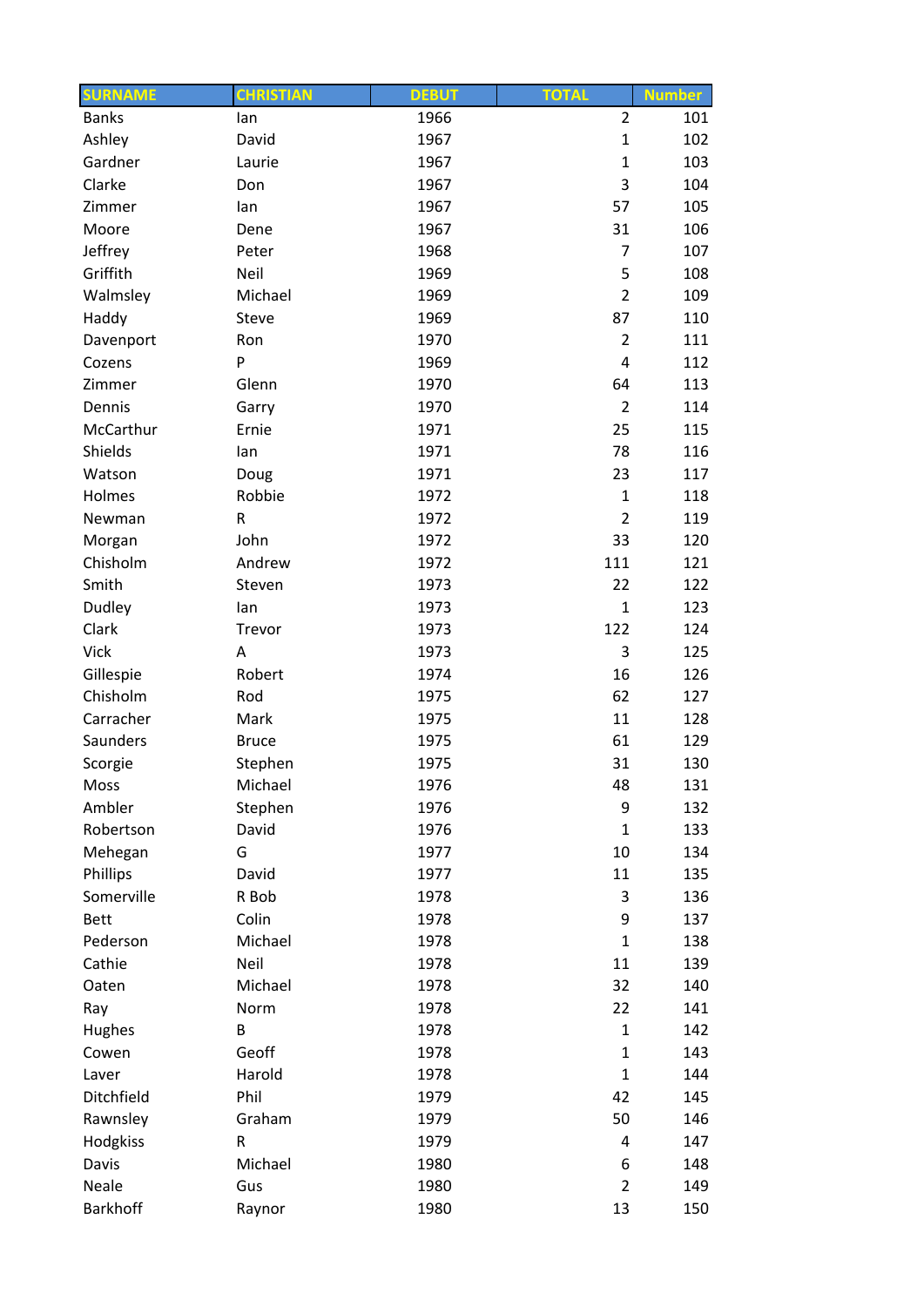| <b>SURNAME</b>  | <b>CHRISTIAN</b>     | <b>DEBUT</b> | <b>TOTAL</b>   | <b>Number</b> |
|-----------------|----------------------|--------------|----------------|---------------|
| Hodge           | M                    | 1980         | 24             | 151           |
| Haswell         | M                    | 1981         | 12             | 152           |
| Horsey          | Greg                 | 1981         | 57             | 153           |
| Atkins          | Τ                    | 1981         | 15             | 154           |
| Collard         | Α                    | 1982         | $\mathbf 1$    | 155           |
| Ryan            | Mark                 | 1982         | 86             | 156           |
| Vine            | R                    | 1982         | 6              | 157           |
| Ryan            | P                    | 1982         | 26             | 158           |
| Medew           | <b>Brian</b>         | 1982         | 19             | 159           |
| Russo           | M                    | 1982         | $\overline{2}$ | 160           |
| Everett         | Robert               | 1982         | $\mathbf{1}$   | 161           |
| Jones           | Neil                 | 1983         | 25             | 162           |
| Shannon         | Des                  | 1983         | 34             | 163           |
| Singh           | D                    | 1983         | 3              | 164           |
| Rabot           | Michael              | 1983         | 30             | 165           |
| Harber          | R                    | 1983         | $\overline{2}$ | 166           |
| Hynninen        | B                    | 1983         | 10             | 167           |
| Robinson        | M                    | 1983         | 3              | 168           |
| Dalkin          | P                    | 1983         | $\overline{2}$ | 169           |
| Nicloa          | Jim                  | 1983         | 20             | 170           |
| Byron           | <b>Nick</b>          | 1983         | 3              | 171           |
| Dickson         | Clive                | 1983         | $\overline{2}$ | 172           |
| Johnston        | Mark                 | 1983         | 11             | 173           |
| Purkiss         | Ray                  | 1983         | 3              | 174           |
| Thomson         | Ken                  | 1983         | 3              | 175           |
| Horsefield      | B                    | 1983         | $\mathbf{1}$   | 176           |
| Little          | Trevor               | 1983         | $\mathbf 1$    | 177           |
| Dickason        | Reg                  | 1984         | 13             | 178           |
| Sayers          | Rod                  | 1984         | 29             | 179           |
| Stevens         | M                    | 1984         | $\mathbf 1$    | 180           |
| Miller          | Ashley               | 1984         | 12             | 181           |
| <b>Stokes</b>   |                      | 1984         | 10             | 182           |
|                 | Wayne                | 1984         | 86             | 183           |
| Forrest         | Trevor<br>Marc       |              | 22             | 184           |
| Blundy<br>Skews | B                    | 1985         | 3              | 185           |
|                 |                      | 1985         | $\mathbf{1}$   |               |
| Tolson          | Paul<br><b>Steve</b> | 1985         |                | 186           |
| Ball            |                      | 1985         | 25             | 187           |
| Mahanama        | Devaka               | 1985         | 30             | 188           |
| Podger          | <b>Brett</b>         | 1985         | 37             | 189           |
| Clements        | T                    | 1985         | 7              | 190           |
| Oaten           | Russell              | 1985         | 241            | 191           |
| Cormack         | Stuart               | 1985         | 43             | 192           |
| <b>Bass</b>     | Garry                | 1985         | 6              | 193           |
| McCarthy        | Alan                 | 1985         | $\mathbf{1}$   | 194           |
| Smyth           | W                    | 1985         | $\mathbf{1}$   | 195           |
| Jackson         | Ricky                | 1986         | 17             | 196           |
| Scott           | Richard              | 1986         | 6              | 197           |
| McLeod          | D                    | 1986         | 5              | 198           |
| Parton          | Phillip              | 1986         | 69             | 199           |
| <b>Burke</b>    | Peter                | 1987         | 24             | 200           |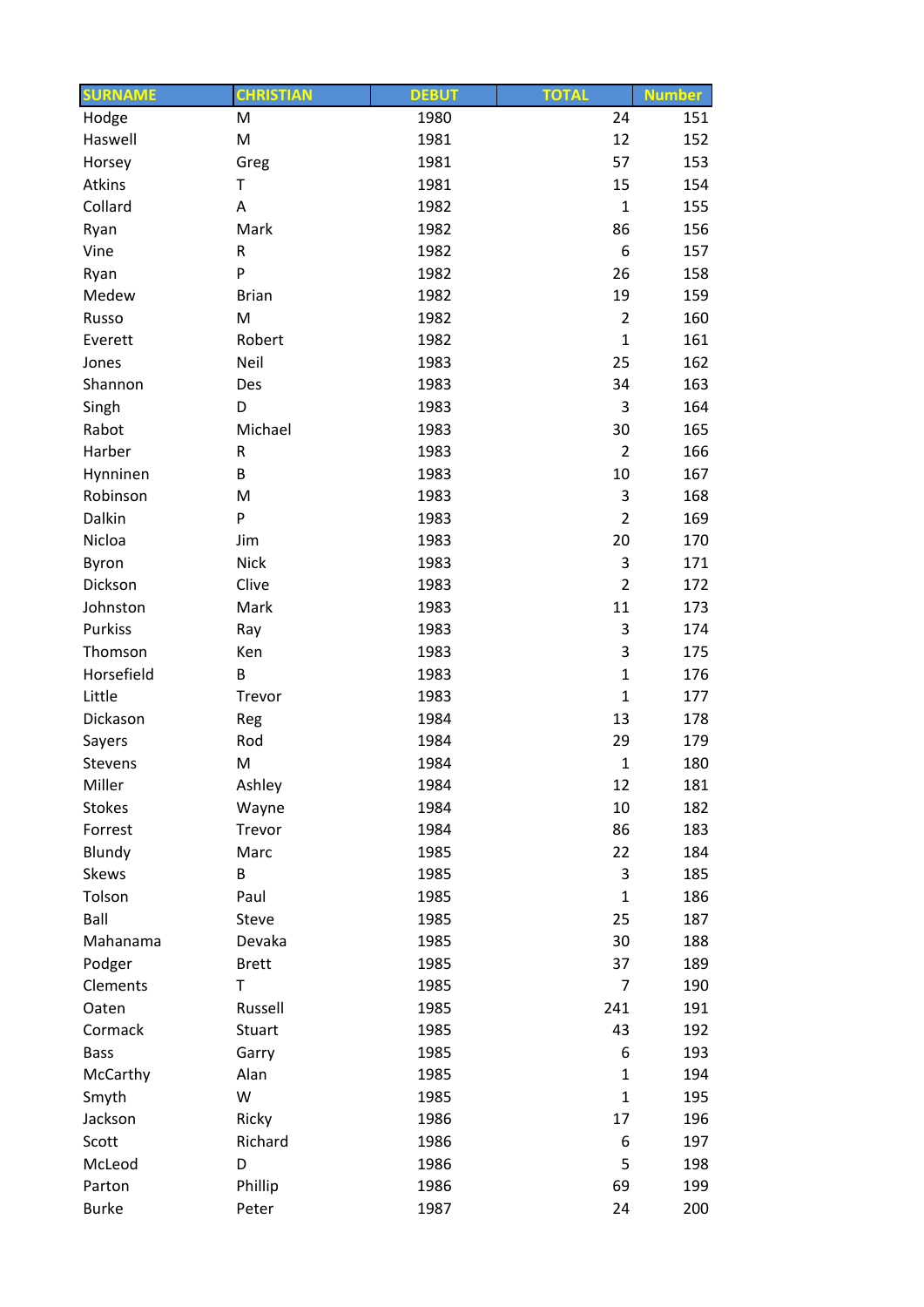| <b>SURNAME</b> | <b>CHRISTIAN</b> | <b>DEBUT</b> | <b>TOTAL</b>   | <b>Number</b> |
|----------------|------------------|--------------|----------------|---------------|
| Dunuwille      | Andrew           | 1987         | 13             | 201           |
| Radford        | Peter            | 1987         | 109            | 202           |
| <b>Diggins</b> | Dale             | 1987         | 26             | 203           |
| Watts          | Chris            | 1987         | 52             | 204           |
| Horsey         | Craig            | 1987         | 24             | 205           |
| Wingreen       | L                | 1987         | $\mathbf{1}$   | 206           |
| Churchyard     | Ross             | 1987         | 18             | 207           |
| Hill           | Craig            | 1988         | 16             | 208           |
| Horsefield     | Andrew           | 1988         | 22             | 209           |
| Austerbury     | Peter            | 1989         | 13             | 210           |
| Lee            | Andrew           | 1989         | 56             | 211           |
| Forehan        | Simon            | 1989         | $\mathbf{1}$   | 212           |
| Harper         | Matthew          | 1990         | 11             | 213           |
| Lockhart       | Neil             | 1990         | 38             | 214           |
| Harrison       | Murray           | 1990         | 22             | 215           |
| Mether         | Darren           | 1990         | 4              | 216           |
| Dunswood       | Mark             | 1991         | 13             | 217           |
| Erasmus        | Keith            | 1991         | 32             | 218           |
| Williams       | Michael          | 1991         | 204            | 219           |
| Harper         | Peter-Pepe       | 1991         | 44             | 220           |
| Horsey         | Cameron          | 1991         | $\mathbf{1}$   | 221           |
| Corcoran       | Andrew           | 1992         | 39             | 222           |
| Dunlevie       | Richard          | 1992         | 81             | 223           |
| Waisberg       | Julian           | 1992         | $\overline{2}$ | 224           |
| Peters         | Pat              | 1992         | 3              | 225           |
| Robinson       | Paul             | 1992         | 30             | 226           |
| Brennan        | <b>Dick</b>      | 1992         | 4              | 227           |
| Michelaides    | A                | 1992         | 3              | 228           |
| Southam        | Grant            |              | $\overline{2}$ | 229           |
|                | Alan             | 1993         | $\mathbf 1$    |               |
| Le Pair        |                  | 1993         |                | 230           |
| Redlich        | Chris            | 1993         | 19             | 231           |
| Hewitt         | lan              | 1993         | 6              | 232           |
| <b>Borg</b>    | Derek            | 1993         | $\mathbf{1}$   | 233           |
| Bateman        | <b>Nick</b>      | 1994         | 33             | 234           |
| Gough          | Andrew           | 1994         | 124            | 235           |
| Morrey         | Paul             | 1994         | 11             | 236           |
| Wright         | Ossie            | 1994         | 36             | 237           |
| Forrest        | Garry            | 1994         | $\mathbf{1}$   | 238           |
| Patterson      | <b>Brad</b>      | 1994         | 48             | 239           |
| Patterson      | Cameron          | 1994         | 36             | 240           |
| <b>Bott</b>    | John             | 1995         | 13             | 241           |
| Fitzpatrick    | Kim              | 1995         | 25             | 242           |
| Hewitt         | Dean             | 1995         | 19             | 243           |
| Jarvis         | <b>Brett</b>     | 1995         | 20             | 244           |
| McCarthy       | Michael          | 1996         | 64             | 245           |
| De Krester     | Jerome           | 1996         | 5              | 246           |
| Delmenico      | Robert           | 1996         | $\mathbf{1}$   | 247           |
| <b>Barker</b>  | Warren           | 1996         | 33             | 248           |
| Geldart        | Simon            | 1997         | $\overline{4}$ | 249           |
| Johnston       | Glenn            | 1997         | 18             | 250           |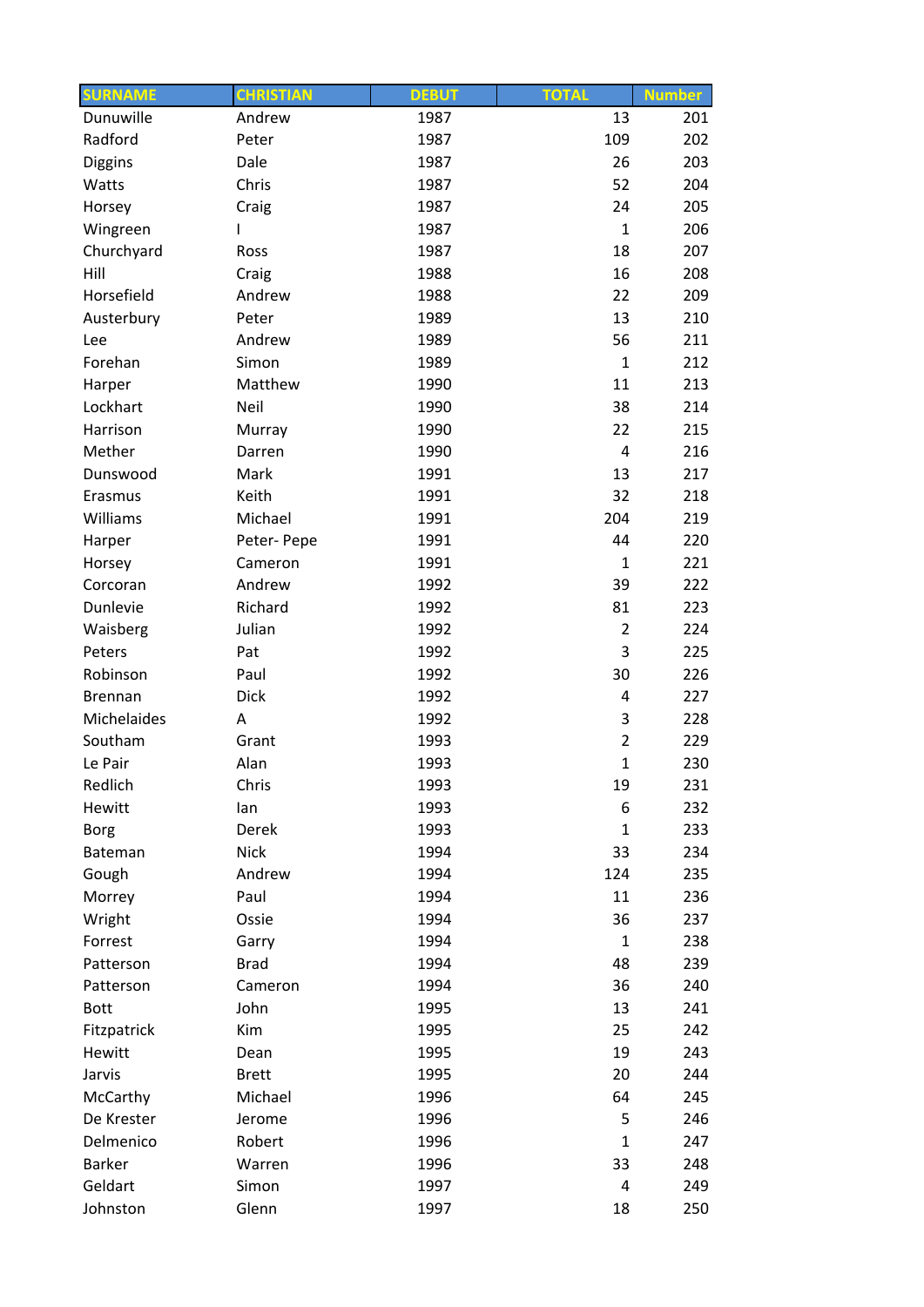| <b>SURNAME</b> | <b>CHRISTIAN</b> | <b>DEBUT</b> | <b>TOTAL</b>         | <b>Number</b> |
|----------------|------------------|--------------|----------------------|---------------|
| Johnston       | Paul             | 1997         | 54                   | 251           |
| <b>Burn</b>    | Phil             | 1997         | 24                   | 252           |
| Beshara        | Simon            | 1997         | 110                  | 253           |
| Gillespie      | Scott            | 1997         | 47                   | 254           |
| Cramer         | Johann           | 1997         | 37                   | 255           |
| Mulcahy        | Liam             | 1997         | 21                   | 256           |
| Johnston       | AJ               | 1998         | 12                   | 257           |
| Meyer          | Anthony          | 1998         | 85                   | 258           |
| Thompson       | Glen             | 1998         | 24                   | 259           |
| Sayers         | Lincoln          | 1998         | 12                   | 260           |
| Dinon          | David            | 1999         | 32                   | 261           |
| <b>Brabon</b>  | Troy             | 1999         | 22                   | 262           |
| Strudwick      | Darryl           | 2000         | 83                   | 263           |
| Ladd           | David            | 2000         | 45                   | 264           |
| Larter         | Tristan          | 2000         | 8                    | 265           |
| Abbey          | Luke             | 2000         | 32                   | 266           |
| <b>Bowers</b>  | R                | 2001         | 13                   | 267           |
| <b>Burdeu</b>  | Tim              | 2001         | $\mathbf{1}$         | 268           |
| Vrachnas       | Roger            | 2001         | 65                   | 269           |
| Waller         | Andrew           | 2001         | 18                   | 270           |
| Clark          | Sean             | 2002         | 72                   | 271           |
| Cotter         | Richard          | 2002         | 10                   | 272           |
| Harper         | Michael          | 2002         | 41                   | 273           |
| Langendorf     | Chris            | 2002         | $\overline{2}$       | 274           |
| Wilson         | Greg             | 2002         | $\overline{2}$       | 275           |
| Kimpton        | Stewart          | 2002         | 25                   | 276           |
| Speak          | <b>Nick</b>      | 2003         | 36                   | 277           |
| Chisholm       | Robert           | 2003         | $\overline{2}$       | 278           |
| Carter         | Darren           | 2004         | 54                   | 279           |
| Waite          | Richard          | 2005         | 9                    | 280           |
| Moon           | Brendan          | 2005         | 6                    | 281           |
| Hine           | Matthew          | 2005         | 14                   | 282           |
| Fairley        | Stewart          | 2005         | 3                    | 283           |
| Hooker         | Chris            | 2006         | 12                   | 284           |
| Hornung        | <b>Brook</b>     | 2006         | $\overline{2}$       | 285           |
| Martin         | Andrew           | 2006         | 3                    | 286           |
| Paul           | Reuben           | 2006         | 13                   | 287           |
| Cahalane       |                  | 2006         | 24                   | 288           |
| Haysom         | Rory<br>Dan      | 2006         | $\overline{2}$       | 289           |
|                |                  |              |                      |               |
| Haack          | <b>Bruce</b>     | 2006         | $\overline{2}$<br>31 | 290           |
| Purkiss        | Rowan            | 2006         |                      | 291           |
| Dalton         | Sam              | 2006         | 12                   | 292           |
| Drummond       | Drew             | 2006         | $\mathbf{1}$         | 293           |
| <b>Bricker</b> | Clinton          | 2007         | 19                   | 294           |
| George         | Dylan            | 2007         | 28                   | 295           |
| <b>Viccars</b> | Steve            | 2007         | 12                   | 296           |
| Reece          | Jonathon         | 2007         | $\mathbf{1}$         | 297           |
| Wilson         | <b>Brad</b>      | 2007         | 19                   | 298           |
| Everett        | Lloyd            | 2007         | $\mathbf{1}$         | 299           |
| Grant          | Dan              | 2008         | $\overline{2}$       | 300           |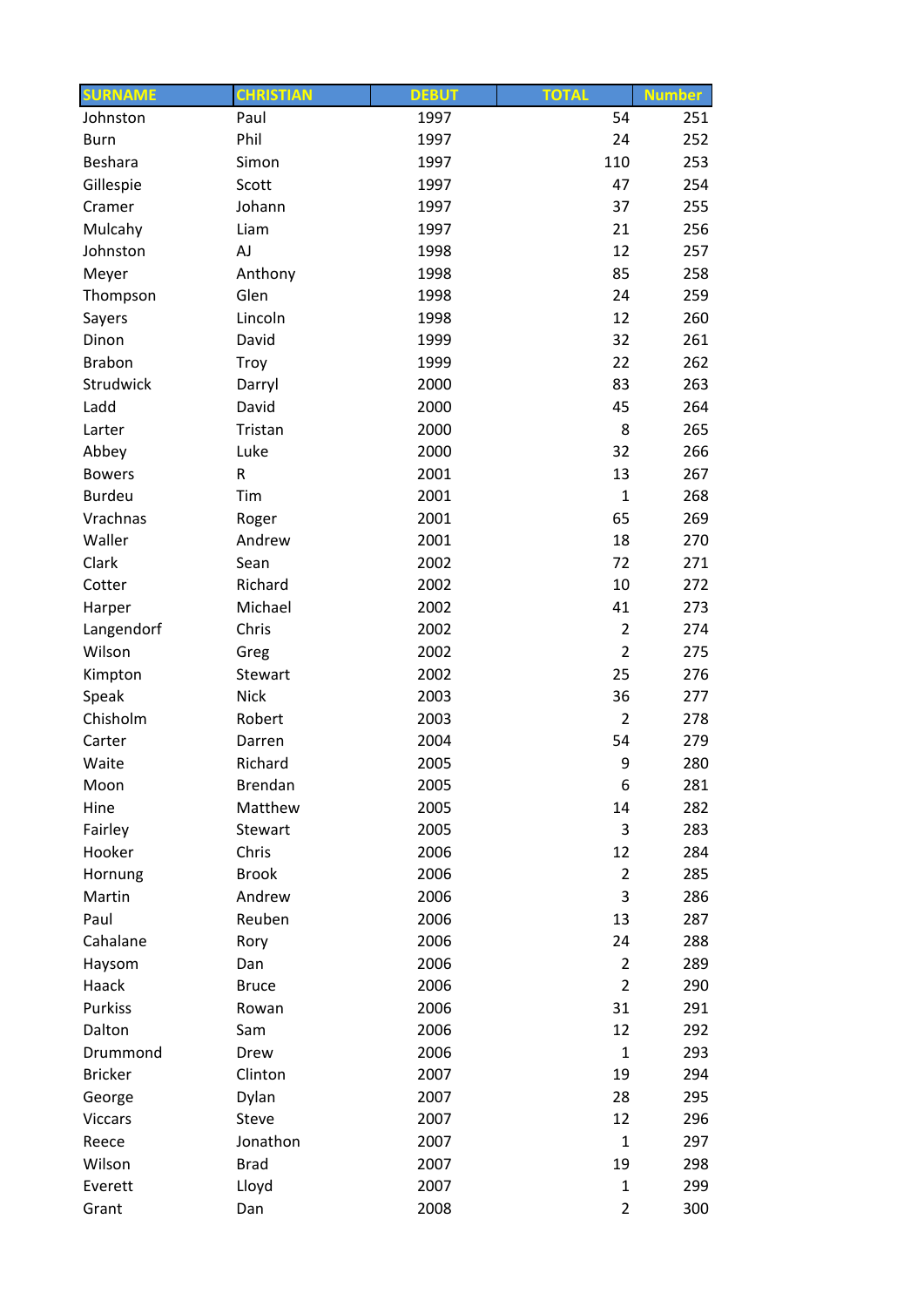| <b>SURNAME</b> | <b>CHRISTIAN</b> | <b>DEBUT</b> | <b>TOTAL</b>   | <b>Number</b> |
|----------------|------------------|--------------|----------------|---------------|
| Harris         | Billy            | 2008         | $\overline{2}$ | 301           |
| Prabarkharan   | Satish           | 2008         | 34             | 302           |
| Read           | Micahel          | 2008         | $\overline{4}$ | 303           |
| Singleton      | Jack             | 2008         | 14             | 304           |
| <b>McManus</b> | Scott            | 2008         | $\overline{2}$ | 305           |
| Blandford      | Shane            | 2008         | $\mathbf{1}$   | 306           |
| Austin         | Caillin          | 2009         | $\overline{7}$ | 307           |
| <b>Bettley</b> | Keir             | 2009         | $\overline{2}$ | 308           |
| Boyle          | Ben              | 2009         | $\mathbf{1}$   | 309           |
| McLeod         | Sam              | 2009         | 3              | 310           |
| Otto           | Christo          | 2009         | 20             | 311           |
| Dewitt         | Leon             | 2009         | 11             | 312           |
| Forato         | Lucas            | 2009         | $\mathbf{1}$   | 313           |
| Krishnamoorthy | Arvind           | 2009         | $\overline{2}$ | 314           |
| Blandford      | Sam              | 2009         | $\mathbf{1}$   | 315           |
| Stait          | Sam              | 2009         | $\mathbf{1}$   | 316           |
| Cameron        | Tom              | 2009         | $\overline{7}$ | 317           |
| <b>Barlow</b>  | Robert           | 2009         | $\overline{4}$ | 318           |
| Cameron        | Ben              | 2009         | 23             | 319           |
| Blandford      | <b>Nick</b>      | 2010         | 15             | 320           |
| Hansen         | Michael          | 2010         | 48             | 321           |
| <b>McManus</b> | Jordan           | 2010         | 5              | 322           |
| Muthukuda      | Supun            | 2010         | 13             | 323           |
| Isles          | Harry            | 2010         | 16             | 324           |
| Mansoor        | Maqsud           | 2011         | 24             | 325           |
| Prathap        | Kumar (Ram)      | 2011         | 5              | 326           |
| Faiz           | Subiyan          | 2011         | $\mathbf{1}$   | 327           |
| Johnston       | Lewis            | 2011         | 5              | 328           |
| Kindlen        | Sam              | 2011         | 6              | 329           |
| Speak          | Ken              | 2011         | 5              | 330           |
| Jaiswar        | Pravene          | 2011         | 6              | 331           |
| Ferdinands     |                  | 2011         | 5              | 332           |
| Ganesh         | James            | 2011         | 4              | 333           |
|                | Aditya           |              |                |               |
| Jackson        | Corey<br>Daniel  | 2011         | 14             | 334           |
| Mason          |                  | 2011         | $\mathbf{1}$   | 335           |
| Carroll        | Mark             | 2012         | 16             | 336           |
| Christie       | Dale             | 2012         | 41             | 337           |
| Stait          | Tom              | 2012         | 26<br>42       | 338           |
| Thomas         | Matthew          | 2012         |                | 339           |
| Wight          | Rohan            | 2012         | 44             | 340           |
| Griffiths      | Jonathon         | 2012         | 5              | 341           |
| Sundaramoorthi | Vignesh          | 2012         | 7              | 342           |
| <b>Bird</b>    | Rod              | 2013         | 75             | 343           |
| Narasimham     | Krishnan         | 2013         | 9              | 344           |
| Wild           | James            | 2013         | 82             | 345           |
| Appleton       | Chris            | 2013         | 20             | 346           |
| Hemming        | Lucas            | 2013         | 9              | 347           |
| Bartholomeusz  | James            | 2013         | 39             | 348           |
| Chessari       | Grant            | 2013         | 72             | 349           |
| Oaten          | Nicholas         | 2013         | 59             | 350           |